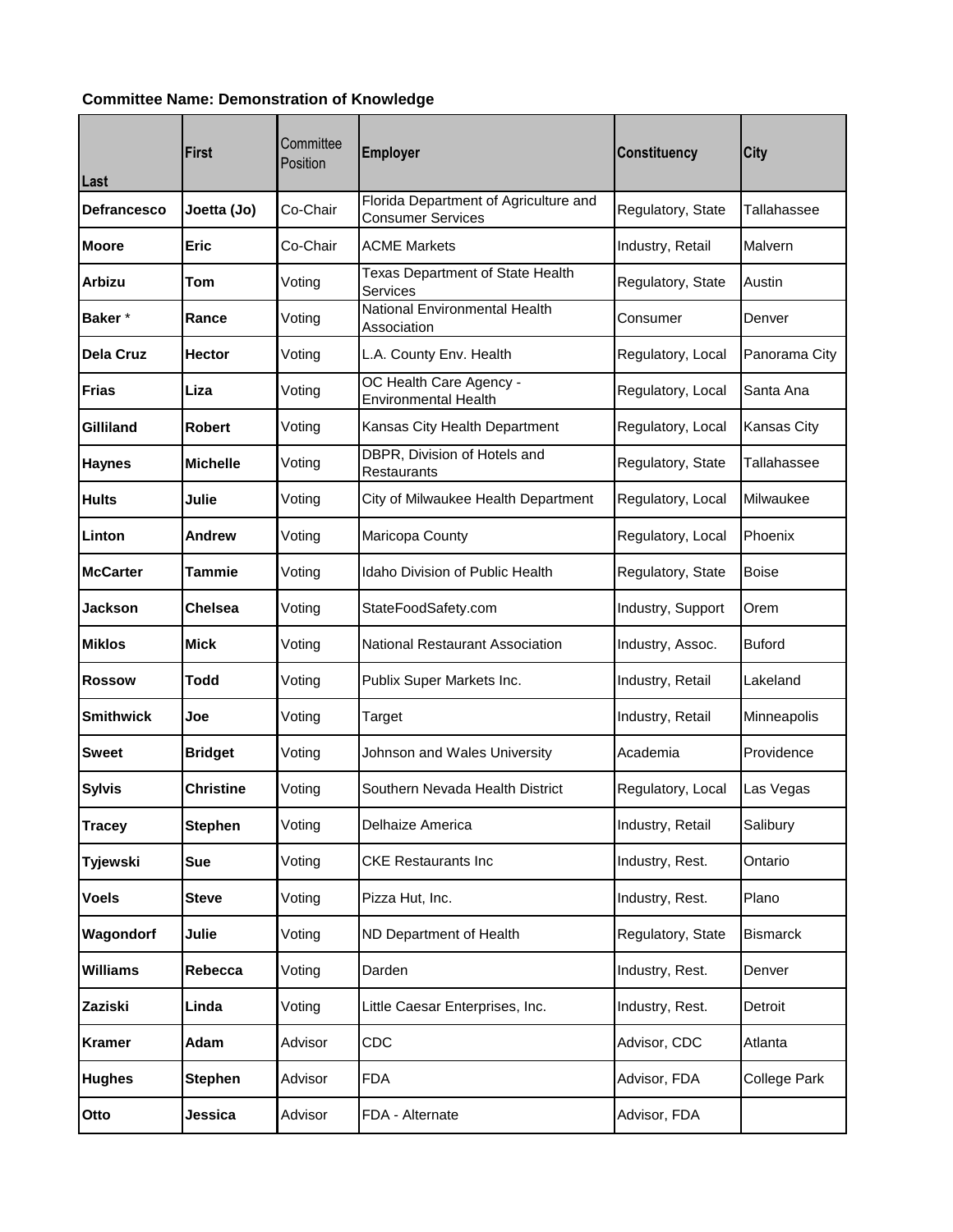| <b>Abell</b>                | <b>Chris</b>   | At Large | Wholesome International                                        | Industry, Rest.   | Pittsburgh           |
|-----------------------------|----------------|----------|----------------------------------------------------------------|-------------------|----------------------|
| <b>Benton</b>               | Angela         | At Large | <b>Restaurant Depot</b>                                        | Industry, Support | <b>College Point</b> |
| <b>Bhatt</b>                | Chirag         | At Large | <b>CHB Consulting</b>                                          | Industry, Support | Houston              |
| <b>Brown</b>                | <b>Patrick</b> | At Large | Rite Aid Corporation                                           | Industry, Retail  | Camp Hill            |
| <b>Brown-Timley Vakesha</b> |                | At Large | FL Department of Health                                        | Regulatory, State | Tallahassee          |
| <b>Buck</b>                 | <b>Francie</b> | At Large | Sealed Air                                                     | Industry, Support | Albuquerque          |
| <b>Connell</b>              | <b>Kevin</b>   | At Large | Wawa                                                           | Industry, Retail  | Wawa                 |
| Copeland                    | Deanna         | At Large | Harris County Public Health &<br><b>Environmental Services</b> | Regulatory, Local | Pasadena             |
| Cranford                    | Vanessa        | At Large | Denny's Inc                                                    | Industry, Rest.   | Windermere           |
| <b>Culbert</b>              | Carol          | At Large | Southern Nevada Health District                                | Regulatory, Local | Las Vegas            |
| <b>Davis</b>                | <b>Shana</b>   | At Large | Kroger                                                         | Industry, Retail  | Nashville            |
| <b>Deitzel</b>              | <b>Diane</b>   | At Large | Sheetz                                                         | Industry, Retail  | Claysburg            |
| Derr                        | Sam            | At Large | Elite Food Safety Training                                     | Industry, Support | Naperville           |
| <b>Dettman</b>              | <b>Ellen</b>   | At Large | MO Dept of Health & Senior Services                            | Regulatory, State | Jefferson City       |
| <b>Eisenbeiser</b>          | <b>Ashley</b>  | At Large | Food Marketing Institute                                       | Industry, Assoc.  | Arlington            |
| <b>Espinoza</b>             | <b>Albert</b>  | At Large | <b>HEB</b>                                                     | Industry, Retail  | San Antonio          |
| <b>Fessel</b>               | Ingrid         | At Large | Sealed Air/ Diversey                                           | Industry, Support | Madison              |
| <b>Follet</b>               | <b>Emilee</b>  | At Large | StateFoodSafety.com                                            | Industry, Support | Orem                 |
| Gilliam                     | <b>Scott</b>   | At Large | Meijer                                                         | Industry, Retail  | Grandville           |
| Goldberg                    | Dan            | At Large | BJ's Restaurants and Brewhouse                                 | Industry, Rest.   | Huntington<br>Beach  |
| <b>Halbrook</b>             | Courtney       | At Large | <b>Brinker International</b>                                   | Industry, Rest.   | Dallas               |
| <b>Hendren</b>              | Pamela         | At Large | CHFS/DPH/DPHPS/Food Safety                                     | Regulatory, State | Frankfort            |
| <b>Howard</b>               | Jeremy         | At Large | StateFoodSafety.com                                            | Industry, Support | Orem                 |
| <b>Hranek</b>               | <b>Emily</b>   | At Large | Dunkin' Brands                                                 | Industry, Rest.   | Canton               |
| Iglesias                    | Ralph          | At Large | Sizzler USA                                                    | Industry, Rest.   | Mission Viejo        |
| Jacobs                      | Darryl         | At Large | <b>Wendys Company</b>                                          | Industry, Rest.   | Dublin               |
| Lamborn                     | Kim            | At Large | WinCo Foods                                                    | Industry, Retail  | <b>Boise</b>         |
| Lang                        | <b>Jeffrey</b> | At Large | Lane Co. Environmental Health                                  | Regulatory, Local | Eugene               |
| <b>McGuire</b>              | Meg            | At Large | Rockingham County NC Environmental<br>Health                   | Regulatory, Local | Reidsville           |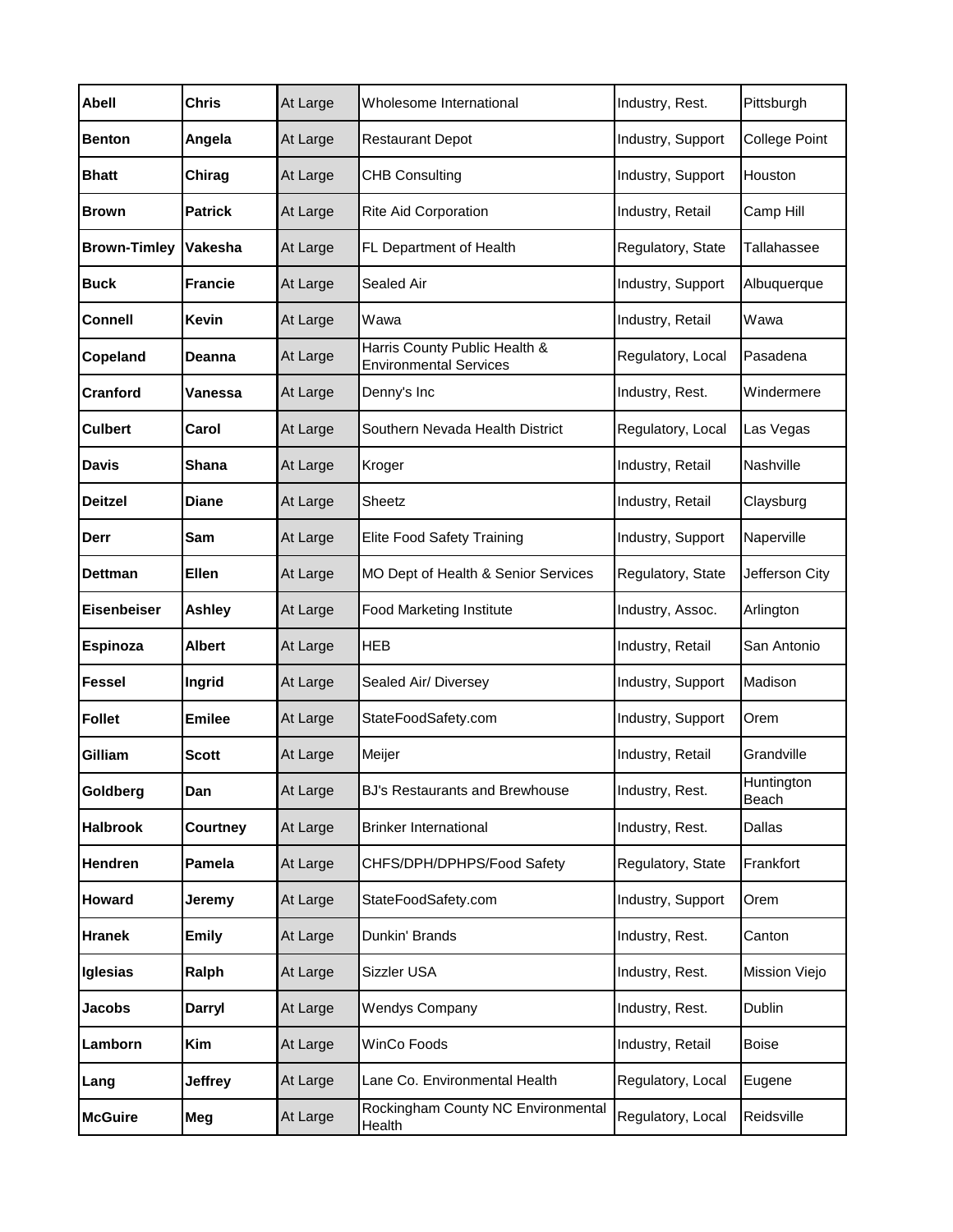| <b>McKinney</b> | <b>Richard</b> | At Large | <b>Bob Evans</b>                              | Industry, Rest.   | New Albany         |
|-----------------|----------------|----------|-----------------------------------------------|-------------------|--------------------|
| <b>Morales</b>  | <b>David</b>   | At Large | Maricopa County Environmental<br>Services     | Regulatory, Local | Phoenix            |
| Morris          | Sheri          | At Large | Pennsylvania Dept of Agriculture              | Regulatory, State | Harrisburg         |
| O'Donnell       | James          | At Large | Hussmann Corp.                                | Industry, Support | Bridgeton          |
| O'Donnell       | Kathleen       | At Large | Wegmans Food Markets, Inc.                    | Industry, Retail  | Rochester          |
| Okenu           | <b>Daniel</b>  | At Large | <b>HEB Grocery Company</b>                    | Industry, Retail  | San Antonio        |
| O'Neal          | James          | At Large | Delhaize-America                              | Industry, Retail  | Salisbury          |
| Payton          | Larry          | At Large | <b>TGC Sushi</b>                              | Industry, Rest.   | Houston            |
| <b>Piche</b>    | Kate           | At Large | National restaurant Association /<br>ServSafe | Industry, Assoc.  | Chicago            |
| <b>Pierce</b>   | Andre          | At Large | Wake County Environmental Health              | Regulatory, Local | Chapel Hill        |
| <b>Puente</b>   | <b>Eric</b>    | At Large | Whole Foods Market                            | Industry, Retail  | Austin             |
| Scott           | Ken            | At Large | Bojangles' Restaurants Inc                    | Industry, Rest.   | Charlotte          |
| Seaman          | Chuck          | At Large | Hy-Vee, Inc.                                  | Industry, Retail  | West Des<br>Moines |
| <b>Shelton</b>  | <b>Susan</b>   | At Large | WA State Dept of Health                       | Regulatory, State | Tumwater           |
| <b>Sigler</b>   | Larry          | At Large | Waffle House Inc.                             | Industry, Rest.   | <b>Norcross</b>    |
| <b>Taylor</b>   | <b>Todd</b>    | At Large | Ecolab                                        | Industry, Support | <b>Burlington</b>  |
| <b>Tryba</b>    | Cas            | At Large | big y supermarket                             | Industry, Retail  | springfield        |
| Villaloboz      | Anthony        | At Large | Bobby Cox Companies, Inc.                     | Industry, Rest.   | Midland            |
| Woodbury        | Tom            | At Large | Thermoworks                                   | Industry, Support | American Fork      |
| Yamnik          | <b>Dale</b>    | At Large | Yum! Brands, Inc.                             | Industry, Rest.   | Saint Cloud        |
| Zetterlund      | <b>Kris</b>    | At Large | Darden                                        | Industry, Rest.   | Orlando            |

**\*** Serving in the consumer group slot under a temporary waiver appoved by the Executive Board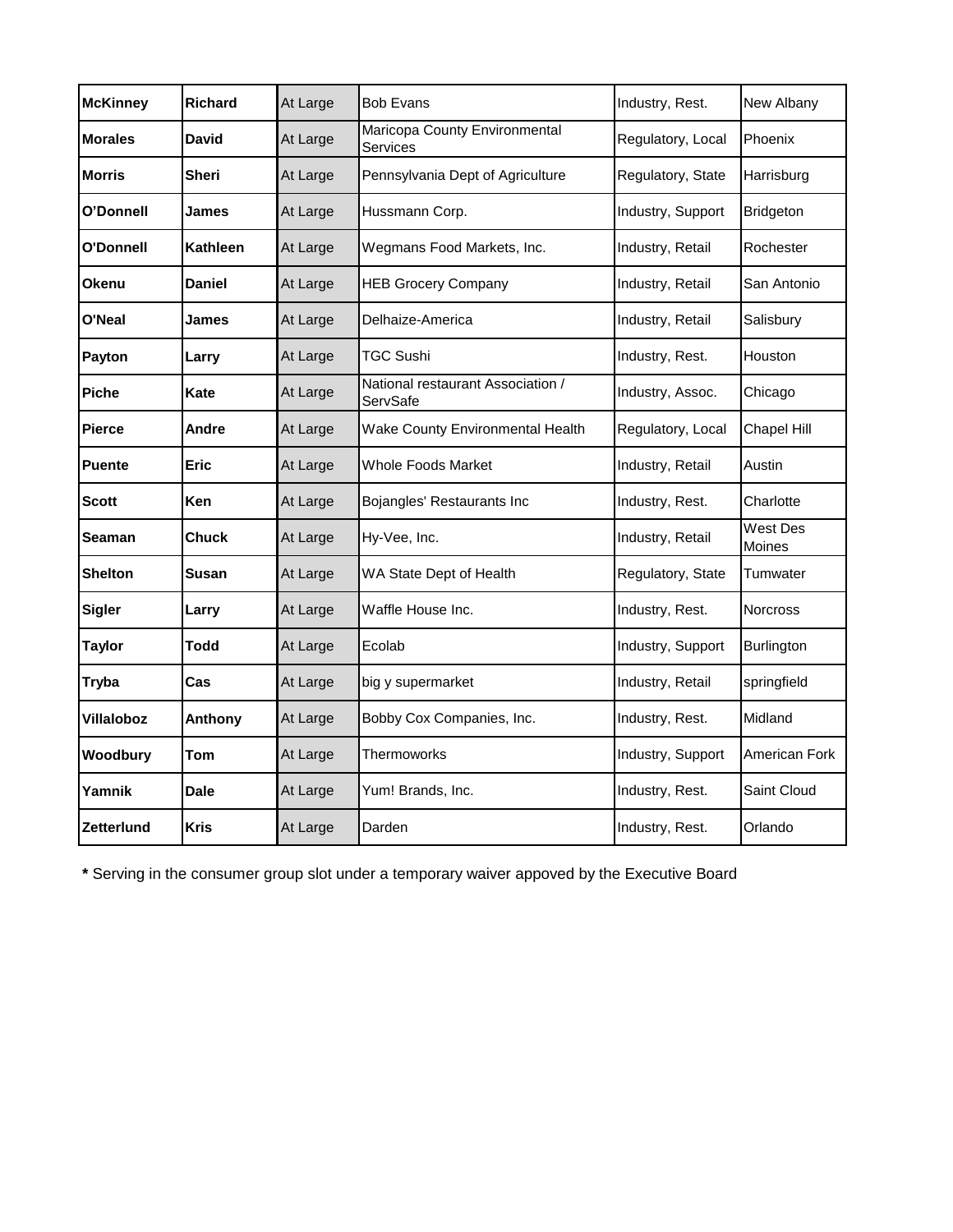| <b>State</b> | <b>Telephone</b> | <b>Email</b>                            |
|--------------|------------------|-----------------------------------------|
| FL           | 239.206.0620     | joetta.defrancesco@freshfromflorida.com |
| PA           | 610.889.4005     | eric.moore@acmemarkets.com              |
| <b>TX</b>    | 512.834.6770     | tom.arbizu@dshs.state.tx.us             |
| CO           | 303.756.9090     | rbaker@neha.org                         |
| CA           | 818.672.2230     | hsdelacruz@gmail.com                    |
| CA           | 714.433.6015     | LFrias@ochca.com                        |
| Mo           | 816.513.6181     | rob.gilliland@kcmo.org                  |
| FL           | 850.717.1734     | michelle.haynes@myfloridalicense.com    |
| WI           | 414.286.5746     | jhults@milwaukee.gov                    |
| AZ           | 602.506.6703     | alinton@mail.maricopa.gov               |
| ID           | 208.334.5946     | McCarteT@dhw.idaho.gov                  |
| UT           | 385.208.4992     | jhill@statefoodsafety.com               |
| GA           | 770.868.7422     | mmiklos@restaurant.org                  |
| FL           | 863.688.1188     | todd.rossow@publix.com                  |
| <b>MN</b>    | 612.242.5853     | joe.smithwick@target.com                |
| RI           | 401.598.5171     | bridget.sweet@jwu.edu                   |
| <b>NV</b>    | 702.759.1110     | sylvis@snhdmail.org                     |
| <b>NC</b>    | 919.880.9124     | stephen.tracey@delhaize.com             |
| CA           | 714.254.4552     | styjewski@ckr.com                       |
| <b>TX</b>    | 972.338.6876     | steve.voels@yum.com                     |
| <b>ND</b>    | 701.328.2523     | jwagendorf@nd.gov                       |
| CO           | 303.895.4042     | rwilliams@darden.com                    |
| MI           | 313.471.6550     | Linda.zaziski@lcecorp.com               |
| GА           | 404.498.1228     | Ank5@cdc.gov                            |
| MD           | 240.402.2833     | stephen.hughes@fda.hhs.gov              |
|              |                  | jessica.otto@fda.hhs.gov                |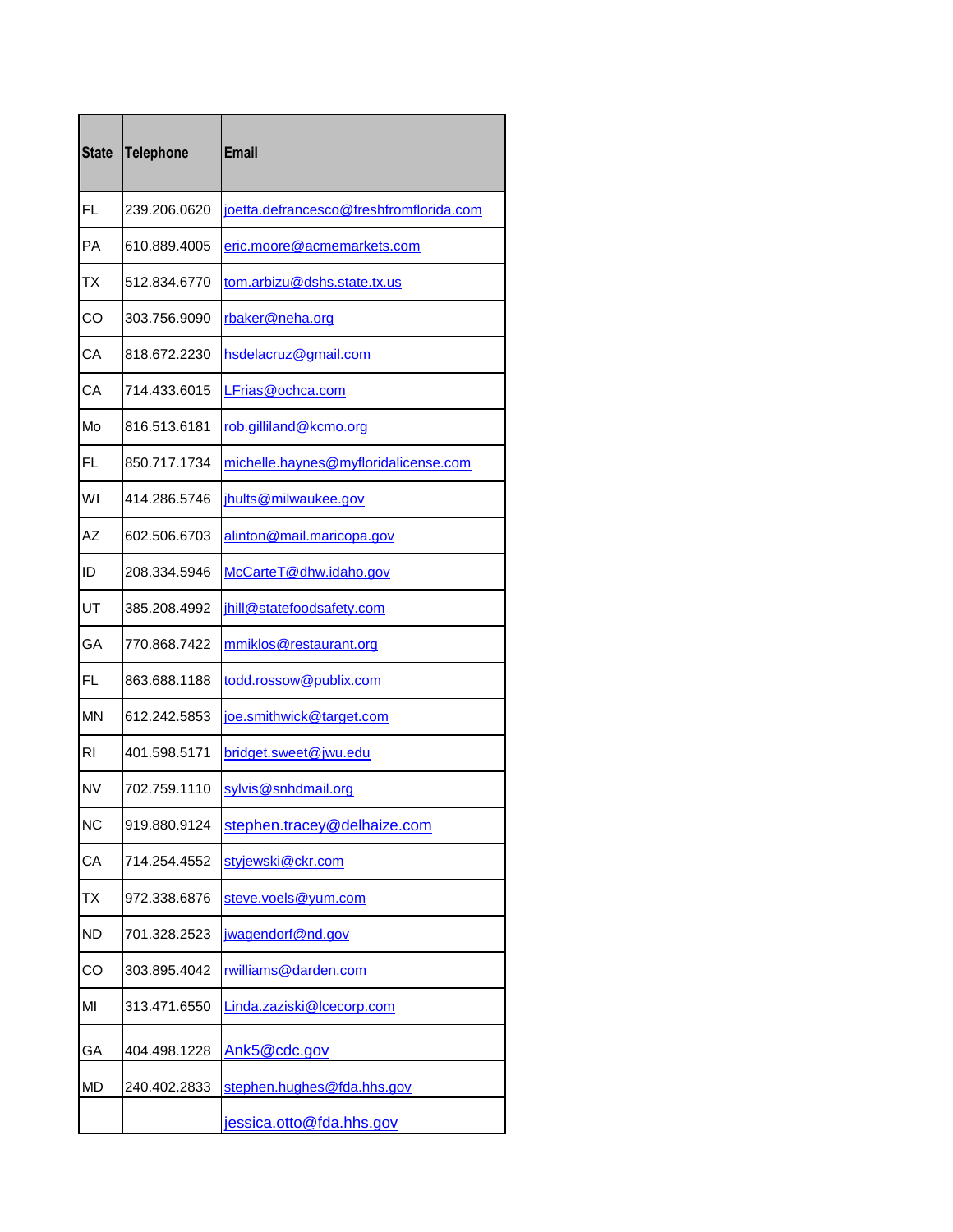| PA        | 412.254.8125 | cabell@wholesomeburger.com    |
|-----------|--------------|-------------------------------|
| <b>NY</b> | 718.939.6400 | abenton@jetrord.com           |
| ТX        | 281.684.6883 | ChiragBhattTX@gmail.com       |
| PА        | 856.217.4788 | patrick.j.brown@riteaid.com   |
| <b>FL</b> | 850.245.4444 | vakesha.brown@flhealth.gov    |
| <b>NM</b> | 505.610.3818 | francie.buck@gmail.com        |
| PA        | 610.505.4964 | kevin.c.connell@wawa.com      |
| ТX        | 713.274.6443 | dcopeland@hcphes.org          |
| FL.       | 407.492.6042 | vcranford@dennys.com          |
| <b>NV</b> | 702.759.1110 | culbert@snhdmail.org          |
| TN        | 859.619.0640 | shana.davis@kroger.com        |
| PA        | 814.239.1531 | ddeitzel@sheetz.com           |
| IL        | 630.776.3430 | sderr@elitefoodsafety.com     |
| <b>MO</b> | 573.522.8267 | ellen.dettman@health.mo.gov   |
| <b>VA</b> | 202.220.0689 | aeisenbeiser@fmi.org          |
| TX        | 210.884.5783 | espinoza.albert@heb.com       |
| WI        | 608.444.6490 | ingrid.fessel@sealedair.com   |
| UT        | 385.208.4992 | jhill@statefoodsafety.com     |
| MI        | 616.249.6043 | foodczar1@comcast.net         |
| СA        | 714.334.9235 | dangoldberg6@gmail.com        |
| <b>TX</b> | 972.770.1291 | ckhalbrook@mac.com            |
| KY        | 502.564.7181 | pamelam.hendren@ky.gov        |
| UT        | 385.208.4992 | jhill@statefoodsafety.com     |
| MA        | 781.737.3277 | emily.hranek@dunkinbrands.com |
| CA        | 949.273.4497 | riglesias@sizzlerusa.com      |
| OН        | 614.764.3358 | darryl.jacobs@wendys.com      |
| ID        | 208.672.2332 | kim.lamborn@wincofoods.com    |
| OR        | 541.682.3636 | jeffrey.lang@co.lane.or.us    |
| <b>NC</b> | 336.342.8271 | mmcguire@co.rockingham.nc.us  |